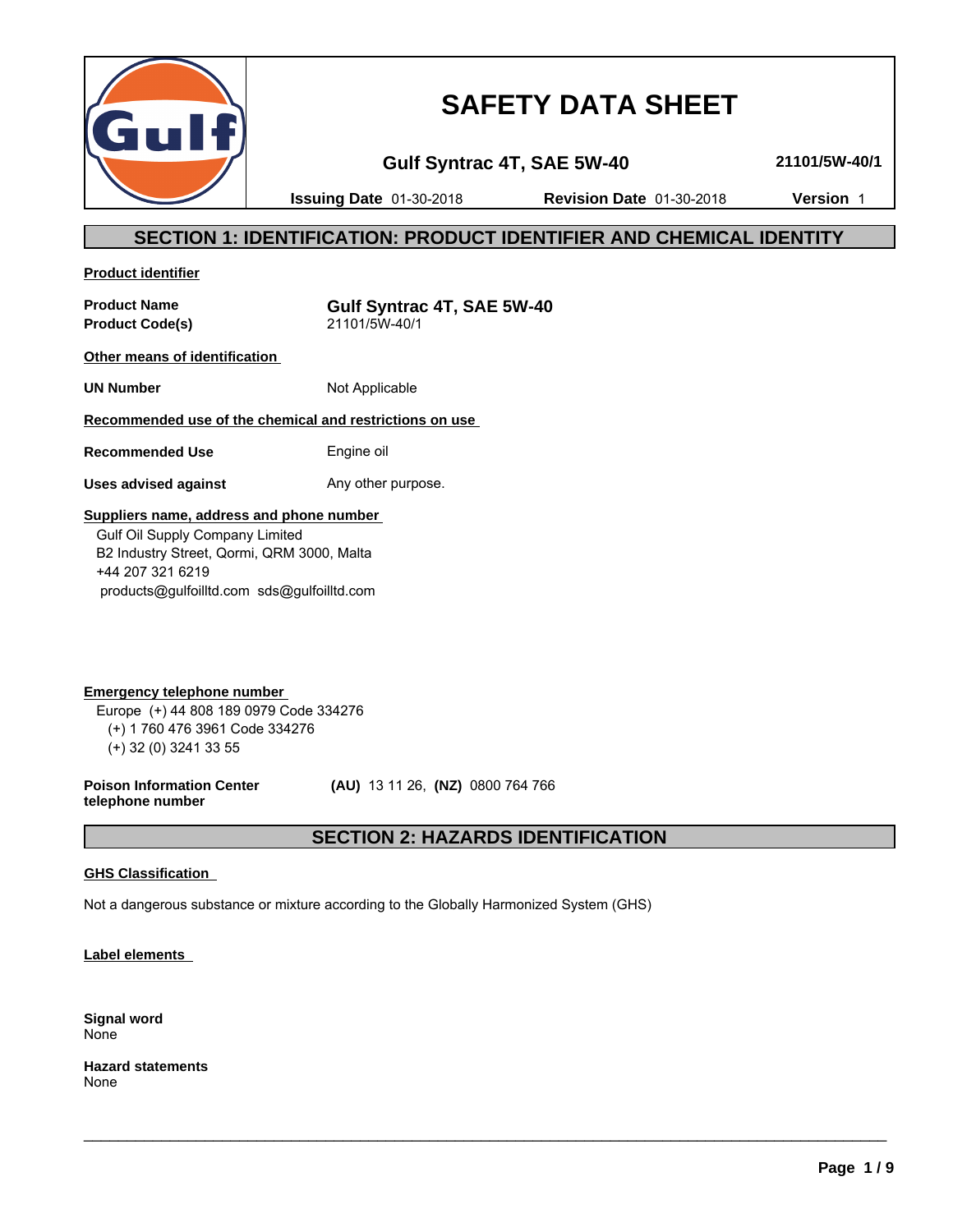#### **Precautionary Statements** None

#### **Other hazards**

No information available

### **SECTION 3: COMPOSITION/INFORMATION ON INGREDIENTS**

 $\_$  ,  $\_$  ,  $\_$  ,  $\_$  ,  $\_$  ,  $\_$  ,  $\_$  ,  $\_$  ,  $\_$  ,  $\_$  ,  $\_$  ,  $\_$  ,  $\_$  ,  $\_$  ,  $\_$  ,  $\_$  ,  $\_$  ,  $\_$  ,  $\_$  ,  $\_$  ,  $\_$  ,  $\_$  ,  $\_$  ,  $\_$  ,  $\_$  ,  $\_$  ,  $\_$  ,  $\_$  ,  $\_$  ,  $\_$  ,  $\_$  ,  $\_$  ,  $\_$  ,  $\_$  ,  $\_$  ,  $\_$  ,  $\_$  ,

This product is a mixture. Health hazard information is based on its ingredients

| .<br>name<br>Chen<br>nical                                                   | s No | <b>Table</b>                                 |
|------------------------------------------------------------------------------|------|----------------------------------------------|
| $>$ 20.5 cSt @40 °C)<br>. .<br>/ refined base⊣<br>: oil (Viscosity<br>Hiahlv |      | $\sim$<br>$ -$<br>$\sim$<br>1 U 7 U<br>2.070 |

#### **Additional information**

Product containing mineral oil with less than 3% DMSO extract as measured by IP 346

See Section 15 for additional information on base oils.

The remaining composition is a mixture of non-classified ingredients or additives below the threshold for disclosure

### **SECTION 4: FIRST AID MEASURES**

#### **Description of first-aid measures**

| <b>General advice</b>                                       | If symptoms persist, call a physician.                                                                      |
|-------------------------------------------------------------|-------------------------------------------------------------------------------------------------------------|
| <b>Inhalation</b>                                           | Move to fresh air.                                                                                          |
| <b>Skin contact</b>                                         | Wash off immediately with soap and plenty of water. Remove and wash contaminated<br>clothing before re-use. |
| Eye contact                                                 | Rinse thoroughly with plenty of water, also under the eyelids. Keep eye wide open while<br>rinsing.         |
| Ingestion                                                   | Clean mouth with water. Drink plenty of water. Do not induce vomiting without medical<br>advice.            |
| <b>Protection of First-aiders</b>                           | Use personal protective equipment.                                                                          |
| Most important symptoms and effects, both acute and delayed |                                                                                                             |
| <b>Main Symptoms</b>                                        | None                                                                                                        |
|                                                             | Indication of immediate medical attention and special treatment needed                                      |

**Notes to physician** Treat symptomatically.

### **SECTION 5: FIRE FIGHTING MEASURES**

#### **Extinguishing media**

#### **Suitable Extinguishing Media**

Use extinguishing measures that are appropriate to local circumstances and the surrounding environment:, Use CO2, dry chemical, or foam, Water spray or fog, Cool containers / tanks with water spray

 $\_$  ,  $\_$  ,  $\_$  ,  $\_$  ,  $\_$  ,  $\_$  ,  $\_$  ,  $\_$  ,  $\_$  ,  $\_$  ,  $\_$  ,  $\_$  ,  $\_$  ,  $\_$  ,  $\_$  ,  $\_$  ,  $\_$  ,  $\_$  ,  $\_$  ,  $\_$  ,  $\_$  ,  $\_$  ,  $\_$  ,  $\_$  ,  $\_$  ,  $\_$  ,  $\_$  ,  $\_$  ,  $\_$  ,  $\_$  ,  $\_$  ,  $\_$  ,  $\_$  ,  $\_$  ,  $\_$  ,  $\_$  ,  $\_$  ,

### **Extinguishing media which shall not be used for safety reasons**

Do not use a solid water stream as it may scatter and spread fire

#### **Specific hazards arising from the chemical**

Thermal decomposition can lead to release of irritating gases and vapors. Carbon monoxide, carbon dioxide and unburned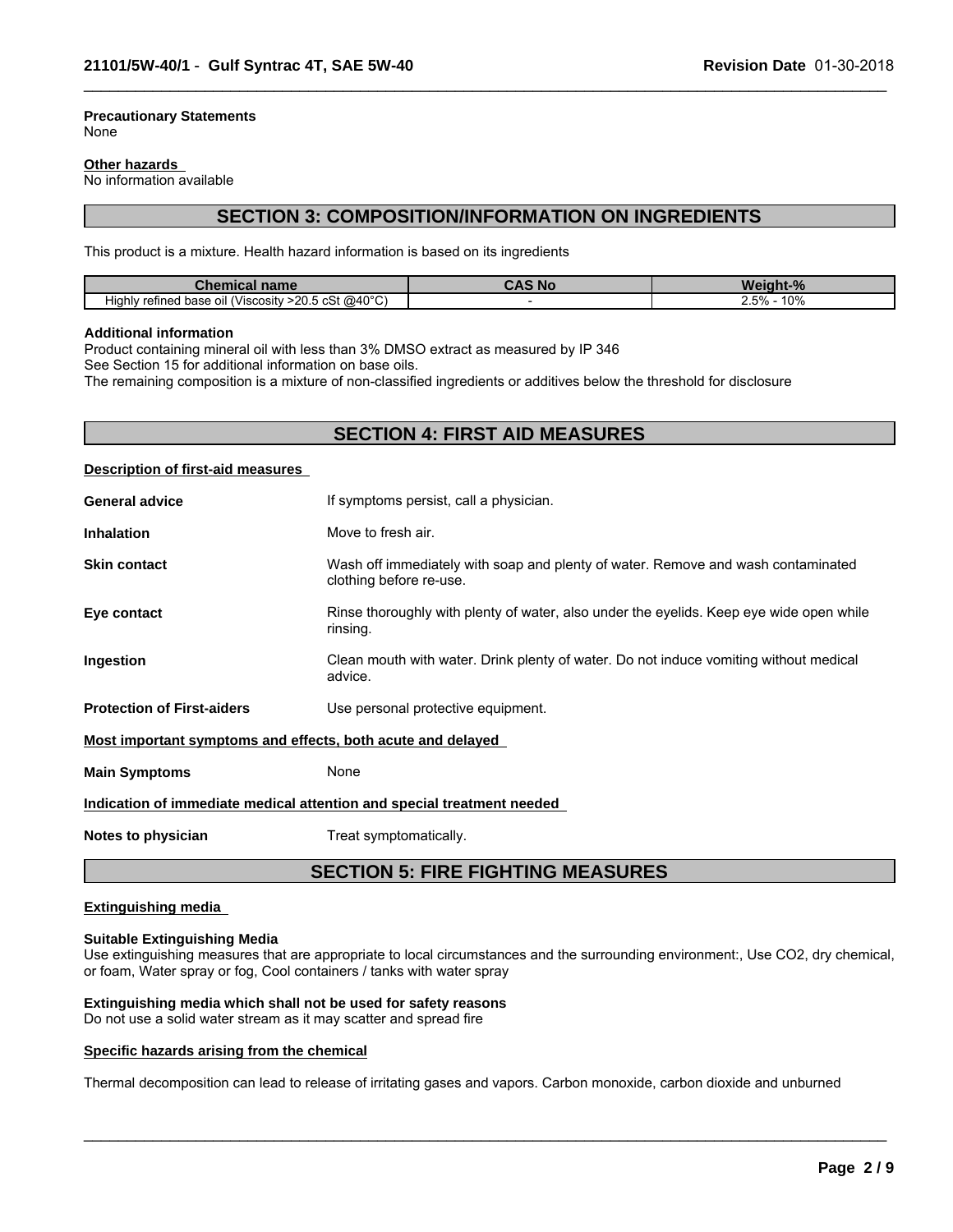hydrocarbons (smoke). In the event of fire and/or explosion do not breathe fumes. This material creates a fire hazard because it floats on water. Combustible material.

 $\_$  ,  $\_$  ,  $\_$  ,  $\_$  ,  $\_$  ,  $\_$  ,  $\_$  ,  $\_$  ,  $\_$  ,  $\_$  ,  $\_$  ,  $\_$  ,  $\_$  ,  $\_$  ,  $\_$  ,  $\_$  ,  $\_$  ,  $\_$  ,  $\_$  ,  $\_$  ,  $\_$  ,  $\_$  ,  $\_$  ,  $\_$  ,  $\_$  ,  $\_$  ,  $\_$  ,  $\_$  ,  $\_$  ,  $\_$  ,  $\_$  ,  $\_$  ,  $\_$  ,  $\_$  ,  $\_$  ,  $\_$  ,  $\_$  ,

#### **Hazardous decomposition products**

Incomplete combustion and thermolysis produces potentially toxic gases such as carbon monoxide and carbon dioxide

#### **Advice for firefighters**

#### **Special protective equipment for fire-fighters**

As in any fire, wear self-contained breathing apparatus pressure-demand, MSHA/NIOSH (approved or equivalent) and full protective gear

### **SECTION 6: ACCIDENTAL RELEASE MEASURES**

#### **Personal precautions, protective equipment and emergency procedures**

Remove all sources of ignition. Ensure adequate ventilation.

**Advice for non-emergency personnel** Material can create slippery conditions.

**Advice for emergency responders** For personal protection see section 8.

#### **Environmental precautions**

Prevent further leakage or spillage if safe to do so. Do not flush into surface water or sanitary sewer system.

#### **Methods and materials for containment and cleaning up**

Soak up with inert absorbent material (e.g. sand, silica gel, acid binder, universal binder, sawdust). Dike to collect large liquid spills.

#### **Reference to other sections**

See Section 8/12/13 for additional information

# **SECTION 7: HANDLING AND STORAGE**

#### **Precautions for safe handling**

Ensure adequate ventilation. Do not eat, drink or smoke when using this product. Handle in accordance with good industrial hygiene and safety practice.

### **Conditions for safe storage, including any incompatibilities**

#### **Technical measures/Storage conditions**

Keep containers tightly closed in a dry, cool and well-ventilated place. Keep away from open flames, hot surfaces and sources of ignition. Keep container tightly closed in a dry and well-ventilated place.

**Incompatible materials** Oxidizing agent

**Recommended Use** Engine oil

# **SECTION 8: EXPOSURE CONTROLS/PERSONAL PROTECTION**

#### **Control parameters**

#### **Exposure Limits**

| <b>coosure</b><br>Biological<br>ralıa<br><b>NAV</b><br>,,,,,,,,<br>,,,,,<br>⊸ner<br>name<br>-adidi iv<br>эюнь. |
|----------------------------------------------------------------------------------------------------------------|
|----------------------------------------------------------------------------------------------------------------|

 $\_$  ,  $\_$  ,  $\_$  ,  $\_$  ,  $\_$  ,  $\_$  ,  $\_$  ,  $\_$  ,  $\_$  ,  $\_$  ,  $\_$  ,  $\_$  ,  $\_$  ,  $\_$  ,  $\_$  ,  $\_$  ,  $\_$  ,  $\_$  ,  $\_$  ,  $\_$  ,  $\_$  ,  $\_$  ,  $\_$  ,  $\_$  ,  $\_$  ,  $\_$  ,  $\_$  ,  $\_$  ,  $\_$  ,  $\_$  ,  $\_$  ,  $\_$  ,  $\_$  ,  $\_$  ,  $\_$  ,  $\_$  ,  $\_$  ,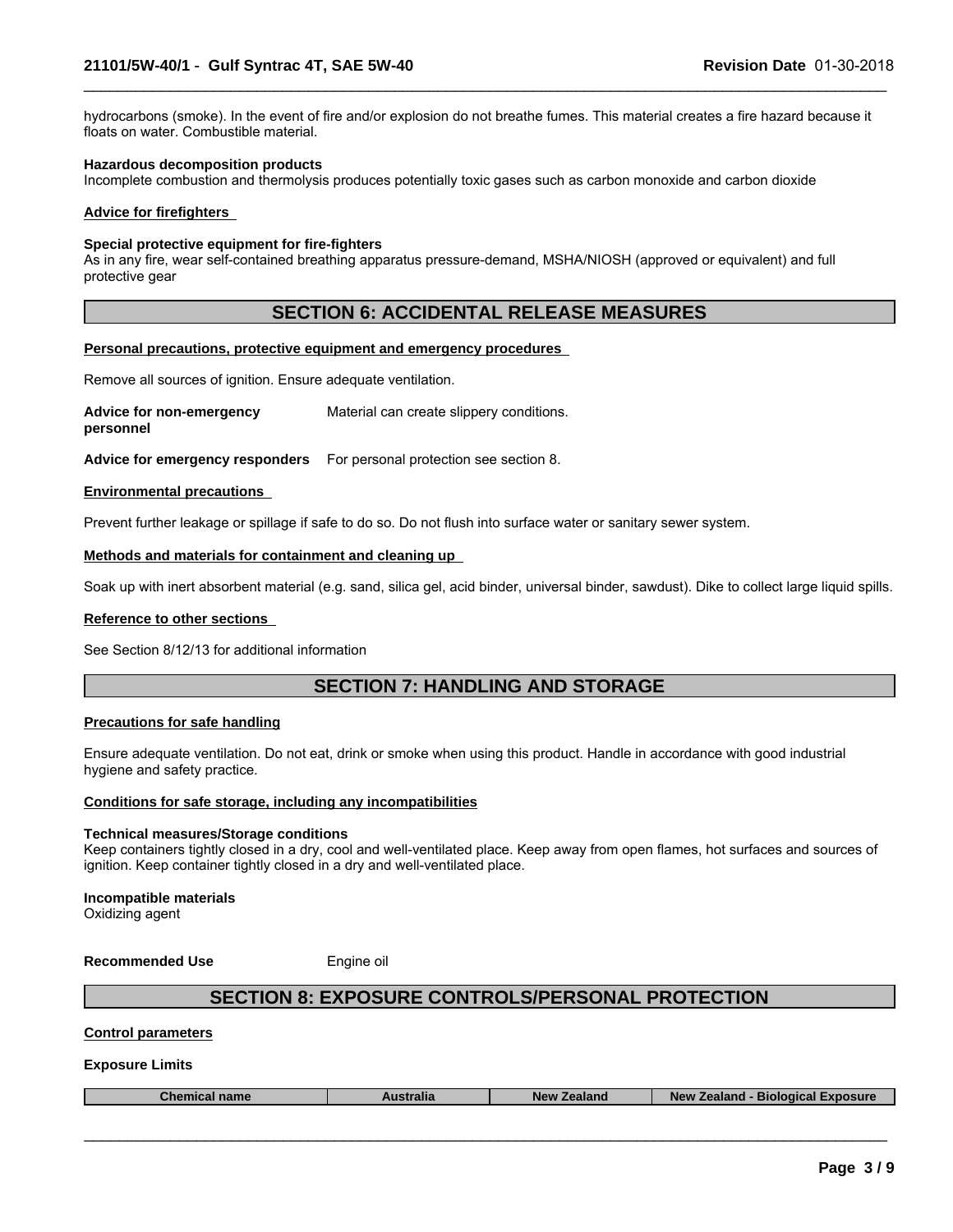|                                               |                           | Indices (BEI) |
|-----------------------------------------------|---------------------------|---------------|
| Highly refined base oil (Viscosity >20.5 cSt) | TWA: $5 \text{ mg/m}^3$   |               |
| @40°C)                                        | STEL: $10 \text{ mg/m}^3$ |               |

 $\_$  ,  $\_$  ,  $\_$  ,  $\_$  ,  $\_$  ,  $\_$  ,  $\_$  ,  $\_$  ,  $\_$  ,  $\_$  ,  $\_$  ,  $\_$  ,  $\_$  ,  $\_$  ,  $\_$  ,  $\_$  ,  $\_$  ,  $\_$  ,  $\_$  ,  $\_$  ,  $\_$  ,  $\_$  ,  $\_$  ,  $\_$  ,  $\_$  ,  $\_$  ,  $\_$  ,  $\_$  ,  $\_$  ,  $\_$  ,  $\_$  ,  $\_$  ,  $\_$  ,  $\_$  ,  $\_$  ,  $\_$  ,  $\_$  ,

*Australia - Workplace Exposure Standards for Airborne Contaminants. New Zealand - Workplace Exposure Standards and Biological Exposure Indices.*

### **Appropriate engineering controls**

| <b>Engineering controls</b>                                                                                       | Ensure adequate ventilation, especially in confined areas.                                                                                                                                                                                                                                                                                                                                                                                                                                                                                                                                                                                                                          |  |  |  |
|-------------------------------------------------------------------------------------------------------------------|-------------------------------------------------------------------------------------------------------------------------------------------------------------------------------------------------------------------------------------------------------------------------------------------------------------------------------------------------------------------------------------------------------------------------------------------------------------------------------------------------------------------------------------------------------------------------------------------------------------------------------------------------------------------------------------|--|--|--|
|                                                                                                                   | Individual protection measures, such as personal protective equipment                                                                                                                                                                                                                                                                                                                                                                                                                                                                                                                                                                                                               |  |  |  |
| <b>Eye/face protection</b><br>Skin and body protection<br><b>Hand Protection</b><br><b>Respiratory protection</b> | Safety glasses with side-shields.<br>Long sleeved clothing. Apron. Impervious gloves.<br>Protective gloves. Please observe the instructions regarding permeability and breakthrough<br>time which are provided by the supplier of the gloves. Also take into consideration the<br>specific local conditions under which the product is used, such as the danger of cuts,<br>abrasion. Barrier creams may help to protect the exposed areas of skin, they should<br>however not be applied once exposure has occurred.<br>No special protective equipment required. In case of mist, spray or aerosol exposure wear<br>suitable personal respiratory protection and protective suit. |  |  |  |
| <b>Hygiene measures</b>                                                                                           | Regular cleaning of equipment, work area and clothing is recommended.                                                                                                                                                                                                                                                                                                                                                                                                                                                                                                                                                                                                               |  |  |  |
| <b>Environmental Exposure Controls</b><br><b>Thermal hazards</b>                                                  | No special environmental precautions required.<br>None under normal use conditions                                                                                                                                                                                                                                                                                                                                                                                                                                                                                                                                                                                                  |  |  |  |

# **SECTION 9: PHYSICAL AND CHEMICAL PROPERTIES**

 $\_$  ,  $\_$  ,  $\_$  ,  $\_$  ,  $\_$  ,  $\_$  ,  $\_$  ,  $\_$  ,  $\_$  ,  $\_$  ,  $\_$  ,  $\_$  ,  $\_$  ,  $\_$  ,  $\_$  ,  $\_$  ,  $\_$  ,  $\_$  ,  $\_$  ,  $\_$  ,  $\_$  ,  $\_$  ,  $\_$  ,  $\_$  ,  $\_$  ,  $\_$  ,  $\_$  ,  $\_$  ,  $\_$  ,  $\_$  ,  $\_$  ,  $\_$  ,  $\_$  ,  $\_$  ,  $\_$  ,  $\_$  ,  $\_$  ,

### **Information on basic physical and chemical properties**

| <b>Physical state</b><br>Odor                                                                                                                                                        | liquid<br>Hydrocarbon-like                                                                                             | Appearance<br><b>Odor threshold</b> | clear amber<br>Not Determined |
|--------------------------------------------------------------------------------------------------------------------------------------------------------------------------------------|------------------------------------------------------------------------------------------------------------------------|-------------------------------------|-------------------------------|
| Property<br>рH<br>Melting point / freezing point<br>Boiling point / boiling range                                                                                                    | Values<br>Not Determined<br>Not Determined<br>Not Determined                                                           | Remarks                             |                               |
| <b>Flash point</b><br><b>Evaporation rate</b><br>Flammability (solid, gas)                                                                                                           | 234 °C / 453 °F<br>Not Determined<br>Not Determined                                                                    | ASTM D 92                           |                               |
| <b>Flammability Limit in Air</b><br><b>Upper flammability limit:</b><br>Lower flammability limit:                                                                                    | Not Determined<br>Not Determined                                                                                       |                                     |                               |
| Vapor pressure<br>Vapor density<br><b>Relative density</b><br>Solubility(ies)<br><b>Partition coefficient</b><br><b>Autoignition temperature</b><br><b>Decomposition temperature</b> | Not Determined<br>Not Determined<br>0.8488<br>Insoluble in water<br>Not Determined<br>Not Determined<br>Not Determined | @15°C                               |                               |
| <b>Kinematic viscosity</b><br><b>Explosive properties</b><br><b>Oxidizing Properties</b>                                                                                             | 53.4 cSt @ 40 °C<br>Not applicable<br>Not applicable                                                                   | ASTM D445                           |                               |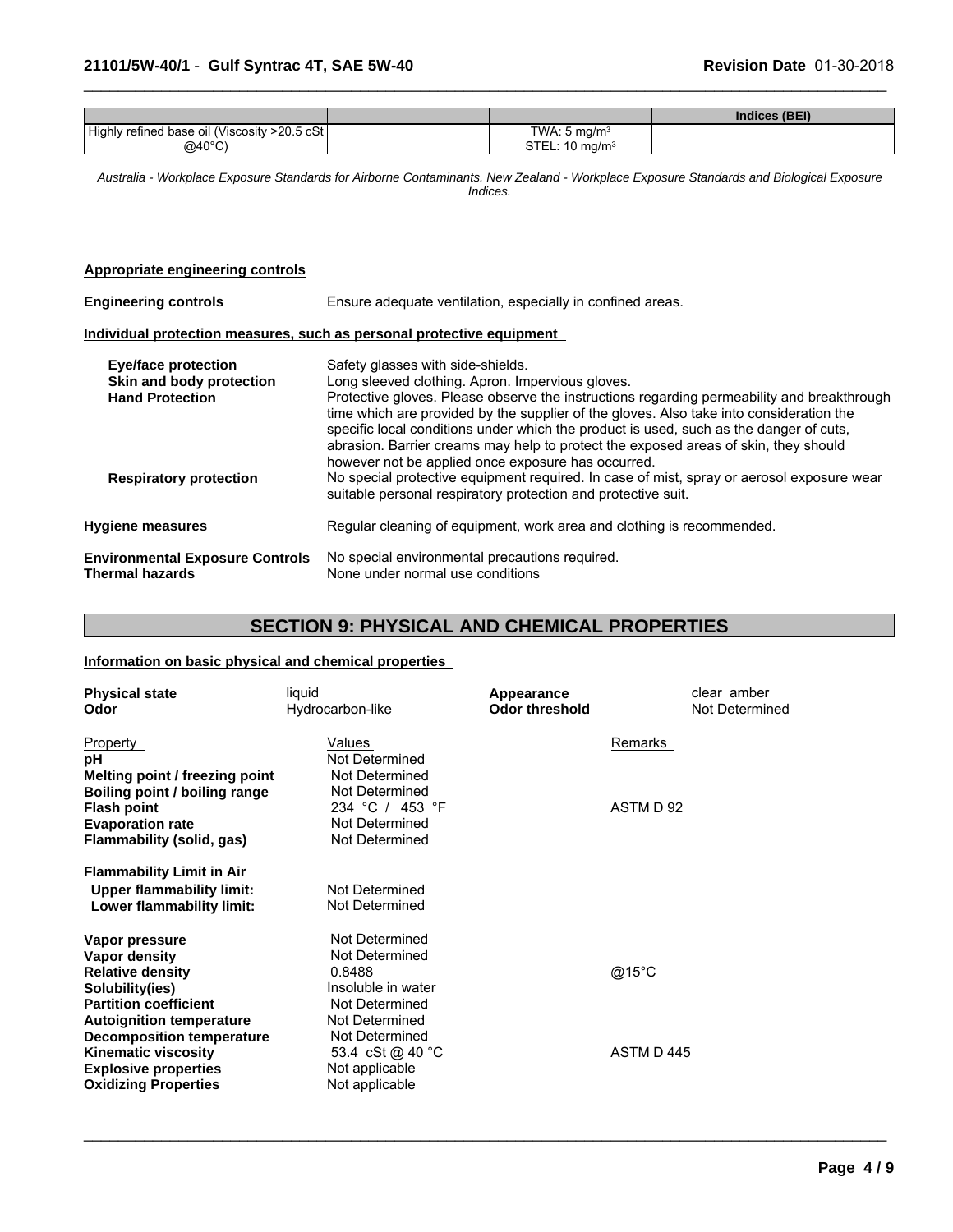#### **Other Information**

| Viscosity, kinematic (100°C) | 9.8 cSt @ $100^{\circ}$ C | ASTM D445 |
|------------------------------|---------------------------|-----------|
| <b>Pour Point</b>            | $-39$ °C / $-38$ °F       | ASTM D 97 |
| VOC Content (ASTM E-1868-10) | Not Determined            |           |
| <b>VOC content</b>           | Not Determined            |           |

# **SECTION 10: STABILITY AND REACTIVITY**

 $\_$  ,  $\_$  ,  $\_$  ,  $\_$  ,  $\_$  ,  $\_$  ,  $\_$  ,  $\_$  ,  $\_$  ,  $\_$  ,  $\_$  ,  $\_$  ,  $\_$  ,  $\_$  ,  $\_$  ,  $\_$  ,  $\_$  ,  $\_$  ,  $\_$  ,  $\_$  ,  $\_$  ,  $\_$  ,  $\_$  ,  $\_$  ,  $\_$  ,  $\_$  ,  $\_$  ,  $\_$  ,  $\_$  ,  $\_$  ,  $\_$  ,  $\_$  ,  $\_$  ,  $\_$  ,  $\_$  ,  $\_$  ,  $\_$  ,

#### **Reactivity**

None under normal use conditions

#### **Chemical stability**

Stable under normal conditions

### **Possibility of hazardous reactions**

None under normal use conditions

#### **Conditions to avoid**

Keep away from open flames, hot surfaces and sources of ignition, Extremes of temperature and direct sunlight

### **Incompatible materials**

Oxidizing agent

#### **Hazardous decomposition products**

Incomplete combustion and thermolysis produces potentially toxic gases such as carbon monoxide and carbon dioxide.

### **SECTION 11: TOXICOLOGICAL INFORMATION**

 $\_$  ,  $\_$  ,  $\_$  ,  $\_$  ,  $\_$  ,  $\_$  ,  $\_$  ,  $\_$  ,  $\_$  ,  $\_$  ,  $\_$  ,  $\_$  ,  $\_$  ,  $\_$  ,  $\_$  ,  $\_$  ,  $\_$  ,  $\_$  ,  $\_$  ,  $\_$  ,  $\_$  ,  $\_$  ,  $\_$  ,  $\_$  ,  $\_$  ,  $\_$  ,  $\_$  ,  $\_$  ,  $\_$  ,  $\_$  ,  $\_$  ,  $\_$  ,  $\_$  ,  $\_$  ,  $\_$  ,  $\_$  ,  $\_$  ,

#### **Information on the likely routes of exposure**

#### **Product Information - Principle Routes of Exposure**

| Inhalation          | None known |
|---------------------|------------|
| Eye contact         | None known |
| <b>Skin contact</b> | None known |
| Ingestion           | None known |

#### **Numerical measures of toxicity - Product Information**

| ATEmix (oral)          | >2000 mg/kg |
|------------------------|-------------|
| <b>ATEmix (dermal)</b> | >2000 mg/kg |

#### **Acute toxicity - Product Information**

Product does not present an acute toxicity hazard based on known or supplied information.

#### **Acute toxicity - Component Information**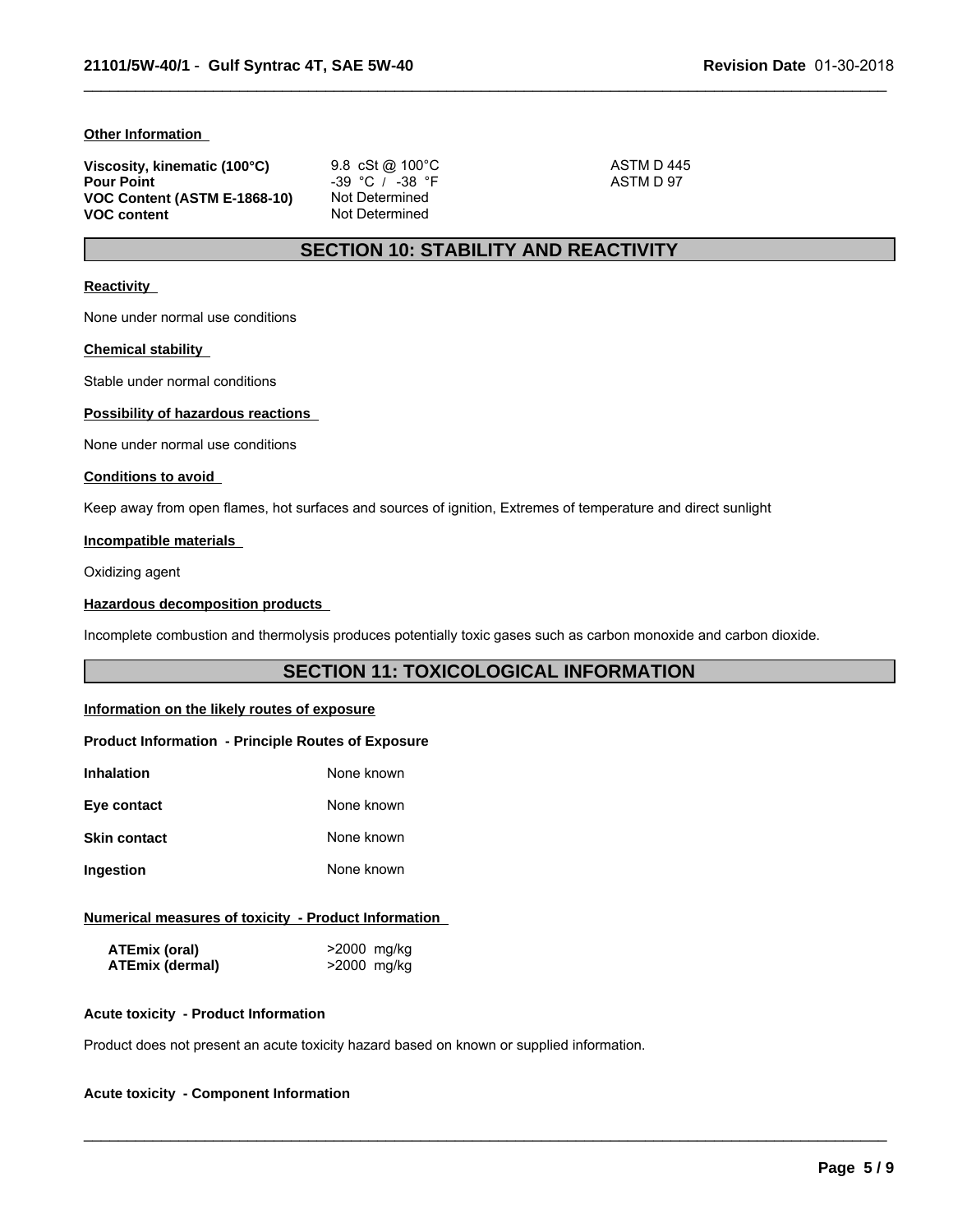| <b>Chemical name</b>               | Oral LD50   | <b>Dermal LD50</b> | <b>Inhalation LC50</b> |
|------------------------------------|-------------|--------------------|------------------------|
| Highly refined base oil (Viscosity | >2000 mg/kg | 2000 mg/kg         |                        |
| >20.5 cSt @40°C)                   |             |                    |                        |

 $\_$  ,  $\_$  ,  $\_$  ,  $\_$  ,  $\_$  ,  $\_$  ,  $\_$  ,  $\_$  ,  $\_$  ,  $\_$  ,  $\_$  ,  $\_$  ,  $\_$  ,  $\_$  ,  $\_$  ,  $\_$  ,  $\_$  ,  $\_$  ,  $\_$  ,  $\_$  ,  $\_$  ,  $\_$  ,  $\_$  ,  $\_$  ,  $\_$  ,  $\_$  ,  $\_$  ,  $\_$  ,  $\_$  ,  $\_$  ,  $\_$  ,  $\_$  ,  $\_$  ,  $\_$  ,  $\_$  ,  $\_$  ,  $\_$  ,

#### **Delayed and immediate effects as well as chronic effects from short and long-term exposure**

| <b>Skin corrosion/irritation</b>                                                      | Based on available data, the classification criteria are not met.                                                                      |
|---------------------------------------------------------------------------------------|----------------------------------------------------------------------------------------------------------------------------------------|
| Serious eye damage/eye irritation                                                     | Based on available data, the classification criteria are not met.                                                                      |
| <b>Sensitization</b><br><b>Respiratory Sensitization</b><br><b>Skin sensitization</b> | Based on available data, the classification criteria are not met.<br>Based on available data, the classification criteria are not met. |
| Germ cell mutagenicity                                                                | Based on available data, the classification criteria are not met.                                                                      |
| Carcinogenicity                                                                       | Based on available data, the classification criteria are not met.                                                                      |
| <b>Reproductive toxicity</b>                                                          | Based on available data, the classification criteria are not met.                                                                      |
| Specific target organ systemic<br>toxicity (single exposure)                          | Based on available data, the classification criteria are not met                                                                       |
| Specific target organ systemic<br>toxicity (repeated exposure)                        | Based on available data, the classification criteria are not met                                                                       |
| <b>Aspiration hazard</b>                                                              | Based on available data, the classification criteria are not met.                                                                      |
| <b>Exposure levels</b>                                                                | See section 8 for more information                                                                                                     |
| Interactive effects                                                                   | None known                                                                                                                             |

# **SECTION 12: ECOLOGICAL INFORMATION**

#### **Toxicity**

No special environmental measures are necessary

| <b>Chemical name</b>                                                   | Algae/aguatic plants | <b>Fish</b>     | Toxicitv to<br>microorganisms | Crustacea       |
|------------------------------------------------------------------------|----------------------|-----------------|-------------------------------|-----------------|
| Highly refined base oil<br>$\vert$ (Viscosity >20.5 cSt @40°C) $\vert$ | >100: 72 h mg/L      | >100: 96 h mg/L |                               | >100: 48 h mg/L |

 $\_$  ,  $\_$  ,  $\_$  ,  $\_$  ,  $\_$  ,  $\_$  ,  $\_$  ,  $\_$  ,  $\_$  ,  $\_$  ,  $\_$  ,  $\_$  ,  $\_$  ,  $\_$  ,  $\_$  ,  $\_$  ,  $\_$  ,  $\_$  ,  $\_$  ,  $\_$  ,  $\_$  ,  $\_$  ,  $\_$  ,  $\_$  ,  $\_$  ,  $\_$  ,  $\_$  ,  $\_$  ,  $\_$  ,  $\_$  ,  $\_$  ,  $\_$  ,  $\_$  ,  $\_$  ,  $\_$  ,  $\_$  ,  $\_$  ,

#### **Persistence and degradability**

The product is not readily biodegradable, but it can be degraded by micro-organisms, it is regarded as being inherently biodegradable.

### **Bioaccumulative potential**

No information available

### **Mobility**

The product is insoluble and floats on water

### **Other adverse effects**

None known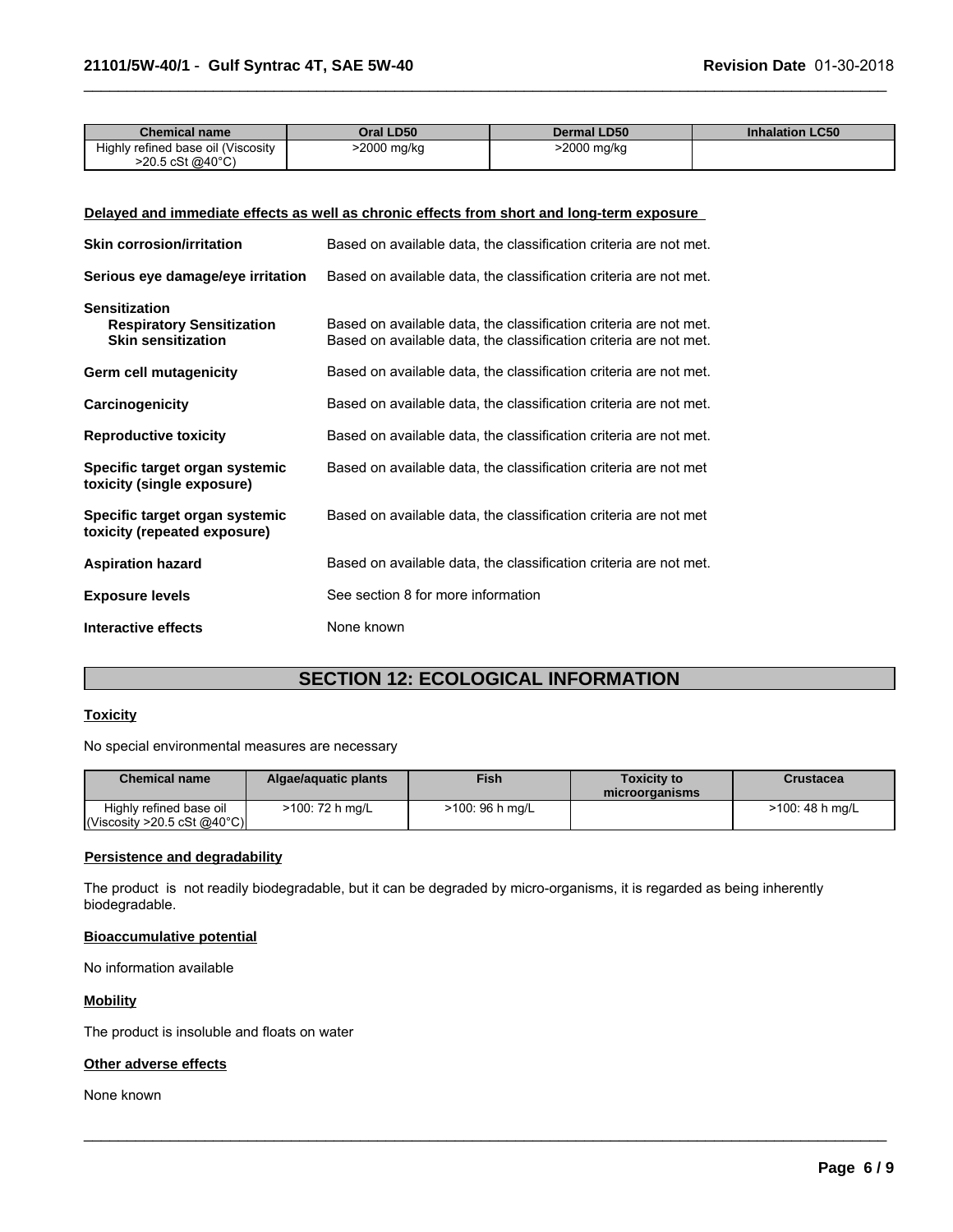# **SECTION 13: DISPOSAL CONSIDERATIONS**

 $\_$  ,  $\_$  ,  $\_$  ,  $\_$  ,  $\_$  ,  $\_$  ,  $\_$  ,  $\_$  ,  $\_$  ,  $\_$  ,  $\_$  ,  $\_$  ,  $\_$  ,  $\_$  ,  $\_$  ,  $\_$  ,  $\_$  ,  $\_$  ,  $\_$  ,  $\_$  ,  $\_$  ,  $\_$  ,  $\_$  ,  $\_$  ,  $\_$  ,  $\_$  ,  $\_$  ,  $\_$  ,  $\_$  ,  $\_$  ,  $\_$  ,  $\_$  ,  $\_$  ,  $\_$  ,  $\_$  ,  $\_$  ,  $\_$  ,

#### **Safe handling and disposal methods**

Dispose of in accordance with local regulations

#### **Disposal of any contaminated packaging**

Empty containers should be taken to an approved waste handling site for recycling or disposal. Observe all label precautions until container is cleaned, reconditioned or destroyed.

#### **Environmental regulations**

No information available

| <b>SECTION 14: TRANSPORT INFORMATION</b>  |               |  |  |  |
|-------------------------------------------|---------------|--|--|--|
| <b>ADG</b>                                | Not regulated |  |  |  |
| <b>IMDG</b>                               | Not regulated |  |  |  |
| <b>IATA</b>                               | Not regulated |  |  |  |
| <b>SECTION 15: REGULATORY INFORMATION</b> |               |  |  |  |

**Safety, health and environmental regulations/legislation specific for the substance or mixture**

#### **National regulations**

### **Australia**

Model Work Health and Safety Regulations (2016). Preparation of Safety Data Sheets for Hazardous Chemicals Code of Practice (2011).

#### **Standard for Uniform Scheduling of Medicines and Poisons (SUSMP)**

No poisons schedule number allocated

**New Zealand** 

Hazardous Substances Regulation 2001.

**New Zealand** Not Regulated **HSNO Approval Number:** Not Regulated<br> **HSNO Hazard Classification:** Not Regulated **HSNO Hazard Classification:** 

 $\_$  ,  $\_$  ,  $\_$  ,  $\_$  ,  $\_$  ,  $\_$  ,  $\_$  ,  $\_$  ,  $\_$  ,  $\_$  ,  $\_$  ,  $\_$  ,  $\_$  ,  $\_$  ,  $\_$  ,  $\_$  ,  $\_$  ,  $\_$  ,  $\_$  ,  $\_$  ,  $\_$  ,  $\_$  ,  $\_$  ,  $\_$  ,  $\_$  ,  $\_$  ,  $\_$  ,  $\_$  ,  $\_$  ,  $\_$  ,  $\_$  ,  $\_$  ,  $\_$  ,  $\_$  ,  $\_$  ,  $\_$  ,  $\_$  ,

**International Regulations**

**Ozone-depleting substances (ODS)** Not applicable

**Persistent Organic Pollutants** Not applicable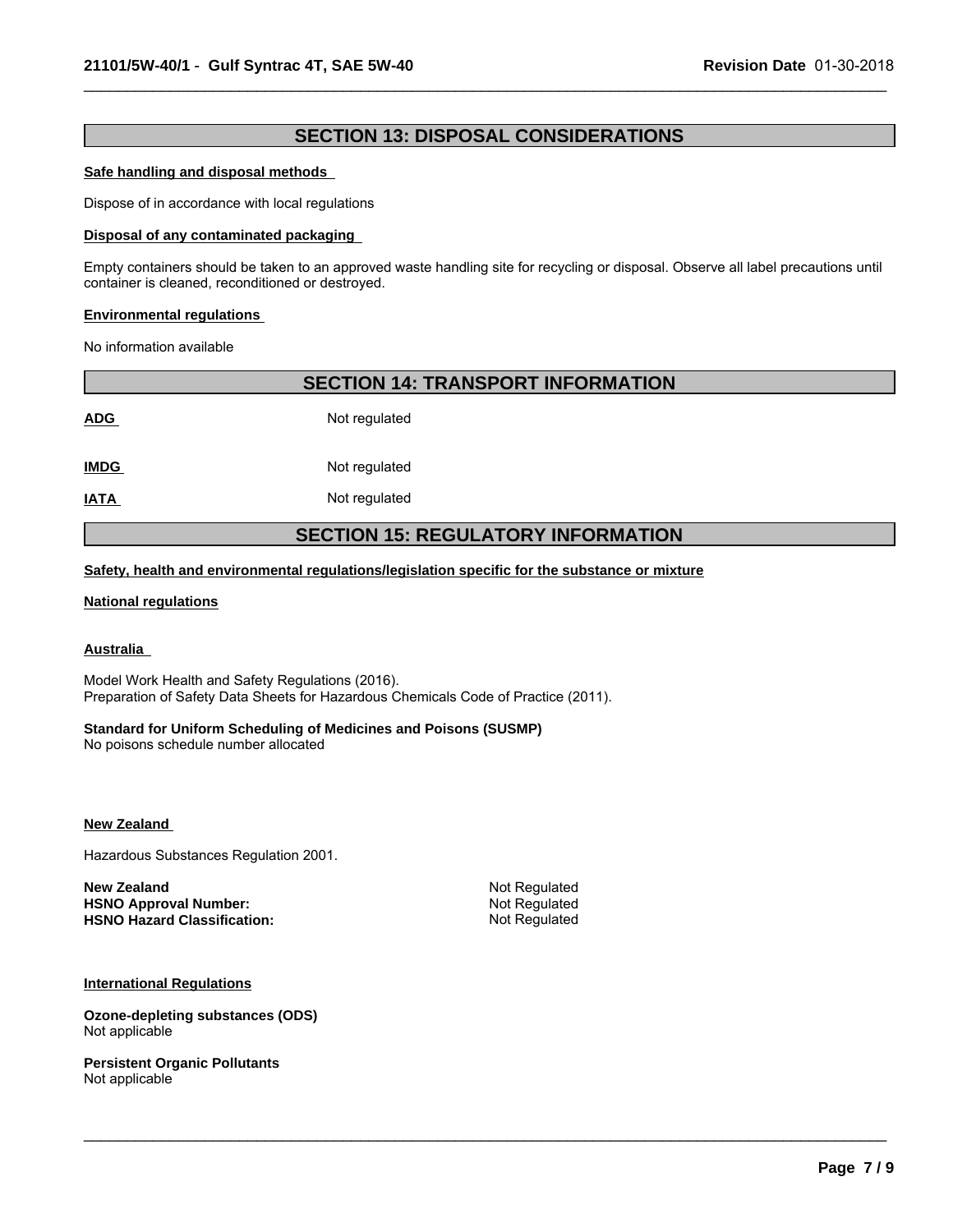**Chemicals Subject to Prior Informed Consent (PIC)** Not applicable

#### **International Inventories**

 **TSCA** - United States Toxic Substances Control Act Section 8(b) Inventory All ingredients are on the inventory or exempt from listing

 **DSL/NDSL** - Canadian Domestic Substances List/Non-Domestic Substances List All ingredients are on the inventory or exempt from listing

 **AICS** - Australian Inventory of Chemical Substances All ingredients are on the inventory or exempt from listing

 **PICCS** - Philippines Inventory of Chemicals and Chemical Substances All ingredients are on the inventory or exempt from listing

 **KECL** - Korean Existing and Evaluated Chemical Substances All ingredients are on the inventory or exempt from listing

 **IECSC** - China Inventory of Existing Chemical Substances All ingredients are on the inventory or exempt from listing

 **ENCS** - Japan Existing and New Chemical Substances All ingredients are on the inventory or exempt from listing

 **TCSI** - Taiwan National Existing Chemical Inventory Contact supplier for inventory compliance status

 **NZIoC** - New Zealand Inventory of Chemicals All ingredients are on the inventory or exempt from listing

### **Other Information**

#### **The highly refined base oil (Viscosity >20.5 cSt @40°C) contains one or more substance with the following CAS/EC numbers:**

 $\_$  ,  $\_$  ,  $\_$  ,  $\_$  ,  $\_$  ,  $\_$  ,  $\_$  ,  $\_$  ,  $\_$  ,  $\_$  ,  $\_$  ,  $\_$  ,  $\_$  ,  $\_$  ,  $\_$  ,  $\_$  ,  $\_$  ,  $\_$  ,  $\_$  ,  $\_$  ,  $\_$  ,  $\_$  ,  $\_$  ,  $\_$  ,  $\_$  ,  $\_$  ,  $\_$  ,  $\_$  ,  $\_$  ,  $\_$  ,  $\_$  ,  $\_$  ,  $\_$  ,  $\_$  ,  $\_$  ,  $\_$  ,  $\_$  ,

| <b>Chemical name</b>                                                                    | <b>CAS No</b> | <b>EC-No</b> |
|-----------------------------------------------------------------------------------------|---------------|--------------|
| Distillates (petroleum), solvent-refined heavy paraffinic                               | 64741-88-4    | 265-090-8    |
| Distillates (petroleum), solvent-refined light paraffinic                               | 64741-89-5    | 265-091-3    |
| Residual oils (petroleum), solvent deasphalted                                          | 64741-95-3    | 265-096-0    |
| Distillates (petroleum), solvent-refined heavy naphthenic                               | 64741-96-4    | 265-097-6    |
| Distillates (petroleum), solvent-refined light naphthenic                               | 64741-97-5    | 265-098-1    |
| Residual oils (petroleum), solvent-refined                                              | 64742-01-4    | 265-101-6    |
| Distillates (petroleum), hydrotreated heavy naphthenic                                  | 64742-52-5    | 265-155-0    |
| Distillates (petroleum), hydrotreated light naphthenic                                  | 64742-53-6    | 265-156-6    |
| Distillates (petroleum), hydrotreated heavy paraffinic                                  | 64742-54-7    | 265-157-1    |
| Distillates (petroleum), hydrotreated light paraffinic                                  | 64742-55-8    | 265-158-7    |
| Distillates (petroleum), solvent-dewaxed light paraffinic                               | 64742-56-9    | 265-159-2    |
| Residual oils (petroleum), hydrotreated                                                 | 64742-57-0    | 265-160-8    |
| Lubricating oils (petroleum), hydrotreated spent                                        | 64742-58-1    | 265-161-3    |
| Residual oils (petroleum), solvent-dewaxed                                              | 64742-62-7    | 265-166-0    |
| Distillates (petroleum), solvent-dewaxed heavy paraffinic                               | 64742-65-0    | 265-169-7    |
| Paraffin oils (petroleum), catalytic dewaxed heavy                                      | 64742-70-7    | 265-174-4    |
| Paraffin oils (petroleum), catalytic dewaxed light                                      | 64742-71-8    | 265-176-5    |
| Lubricating oils (petroleum), C>25, hydrotreated bright                                 | 72623-83-7    | 276-735-8    |
| stock-based                                                                             |               |              |
| Lubricating oils (petroleum), C20-50, hydrotreated neutral<br>oil-based, high-viscosity | 72623-85-9    | 276-736-3    |

 $\_$  ,  $\_$  ,  $\_$  ,  $\_$  ,  $\_$  ,  $\_$  ,  $\_$  ,  $\_$  ,  $\_$  ,  $\_$  ,  $\_$  ,  $\_$  ,  $\_$  ,  $\_$  ,  $\_$  ,  $\_$  ,  $\_$  ,  $\_$  ,  $\_$  ,  $\_$  ,  $\_$  ,  $\_$  ,  $\_$  ,  $\_$  ,  $\_$  ,  $\_$  ,  $\_$  ,  $\_$  ,  $\_$  ,  $\_$  ,  $\_$  ,  $\_$  ,  $\_$  ,  $\_$  ,  $\_$  ,  $\_$  ,  $\_$  ,